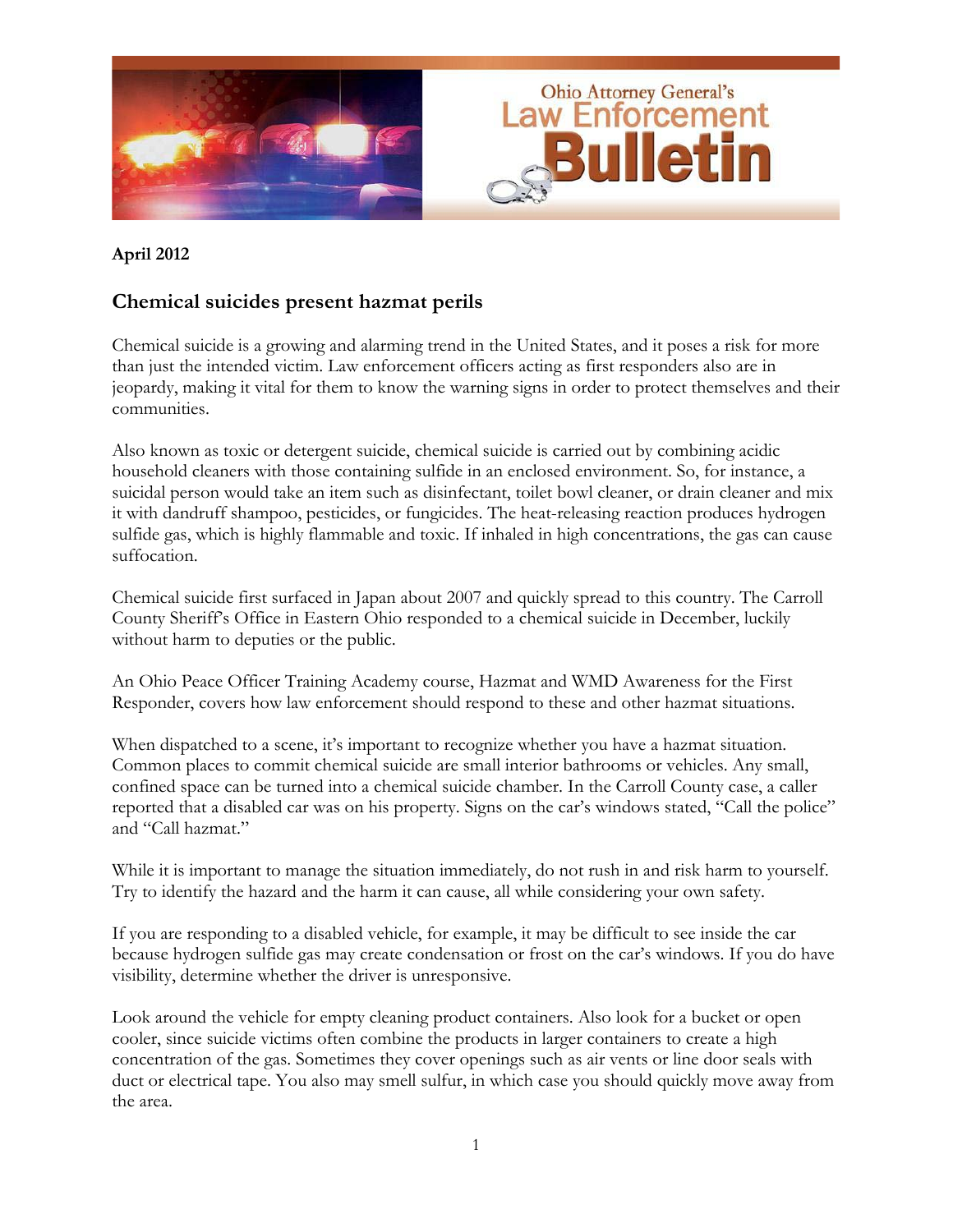Next, you should isolate the area to prohibit public access. Finally, notify your dispatcher or designated command post about the hazmat problem. Give as many specific details about the scene as possible, including weather conditions, exact location, and victim's condition.

At all times, remember the incident command system if your department has one in place. Otherwise, brief the in-command officer once he or she arrives at the scene.

And, just as with other hazmat situations, always remember your own safety first.

### **Morgan A. Linn Assistant Attorney General and Legal Analyst**

#### **Important resources**

- Kerry Curtis, OPOTA law enforcement training officer, can answer questions on hazmat situations or training. E-mail him at Kerry.Curtis@OhioAttorneyGeneral.gov.
- For information on OPOTA courses covering hazardous materials, visit www.OhioAttorneyGeneral.gov/OPOTA or e-mail askOPOTA@OhioAttorneyGeneral.gov.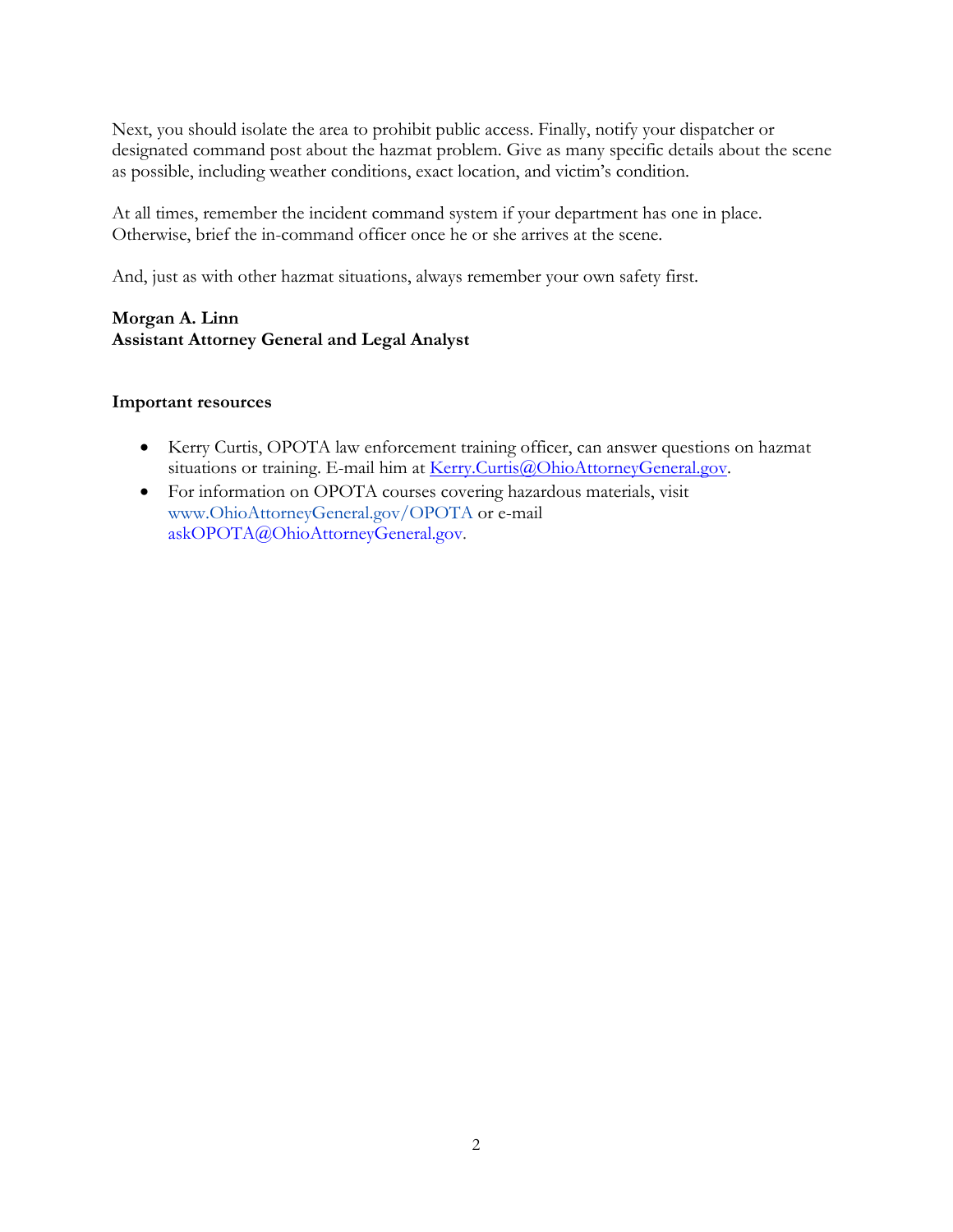## **Case Law Caveat**: *Florence v. Board of Chosen Freeholders*

On April 2, 2012, the U.S. Supreme Court held that a jail strip search of any arrestee does not violate the Fourth Amendment even if there is no reasonable suspicion for it. Although this decision sets a new federal limit on lawsuits, Ohio has a separate law that forbids strip searches of any arrestee unless jail officials have probable cause and pre-authorization to conduct the search. For more information on the Ohio law, consult [Ohio Revised Code Section 2933.32.](http://codes.ohio.gov/orc/2933.32)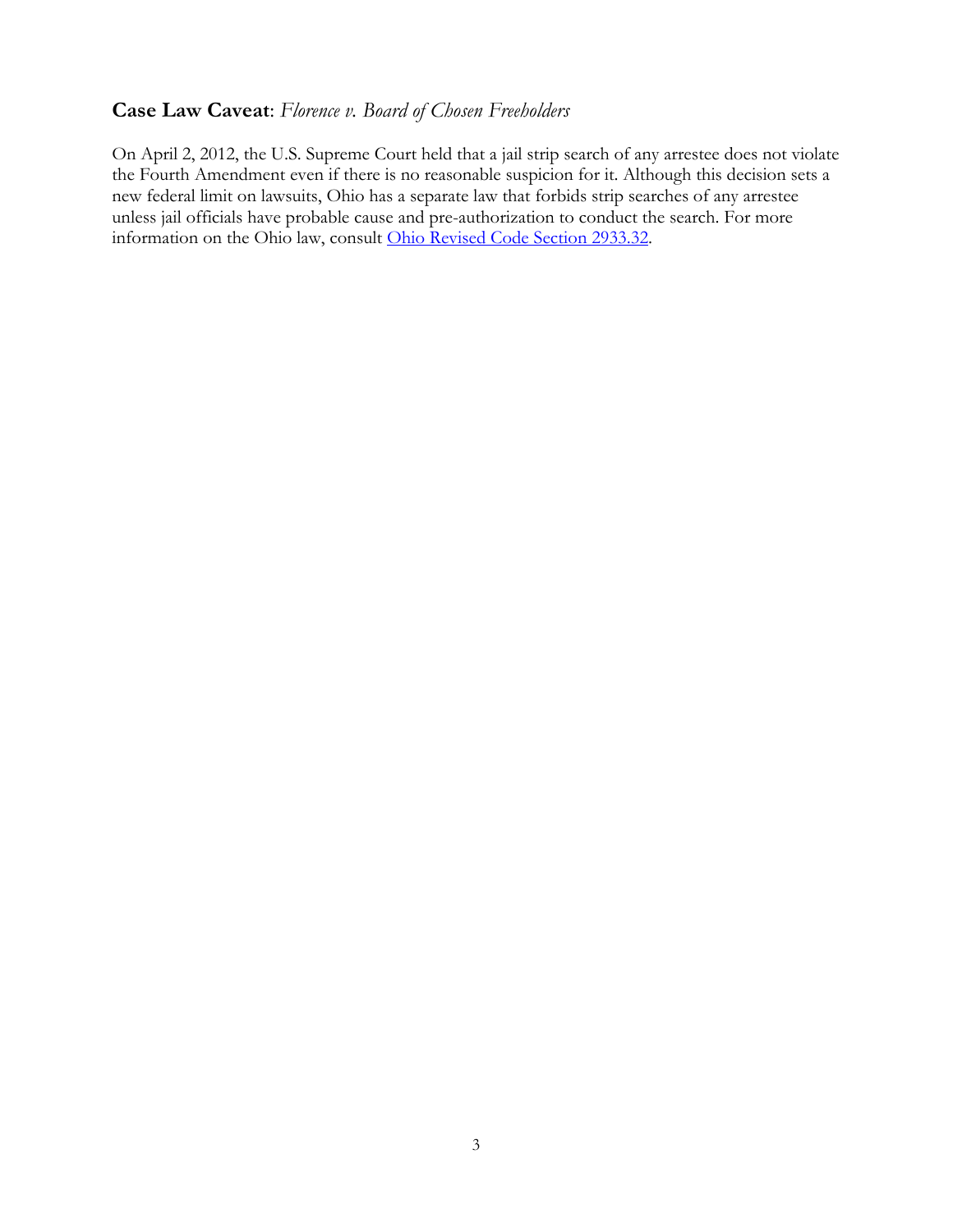# **Trending Topic in the Courts: Do dog sniffs constitute a search?**

The U.S. Supreme Court is taking another look at law enforcement's use of dog sniffs later this year.

In *Florida v. Harris*, the court will decide whether an alert by a trained and certified drug dog is enough to find probable cause to search a vehicle. A Florida police officer pulled over a truck for having expired license tags. The officer noticed the driver was nervous and saw an open beer can in one of the truck's cup holders. The driver refused to consent to a search of the truck, so the officer had his drug detection dog walk around the outside of the vehicle. The dog alerted to the driver's side door. The officer then searched the vehicle and discovered pseudoephedrine pills, matches, and muriatic acid, all used to make methamphetamine.

The Florida Supreme Court previously held in *Harris* that a drug dog's false positive detections should be considered when determining if probable cause exists. The state court held that drug dog alerts alone are not enough to give officers probable cause to search without a warrant. Probable cause should be based on the totality of the circumstances and take into consideration the dog's training, the dog handler's training, and the dog's accuracy.

The U.S. Supreme Court also will review *Florida v. Jardines* to decide whether a trained and certified drug dog sniff at the front door of a suspected drug house is a Fourth Amendment search that requires probable cause. In this case, police received an anonymous tip that Jardines was growing marijuana in his home. Officers surveyed Jardines' house for 15 minutes and then walked their drug dog to the front door of the home. The dog alerted to the presence of drugs. With the tip and dog sniff, officers were able to get a search warrant. When police executed the warrant, they discovered marijuana plants and growing equipment inside the home.

The Florida Supreme Court held that the dog sniff was a substantial intrusion into Jardines' privacy rights in his home, so police needed to establish probable cause before conducting the dog sniff of the private residence. The court found that the Florida officers violated the Fourth Amendment for conducting a dog sniff "search" without first establishing probable cause.

Before this set of Florida cases, which the court will hear this fall, the U.S. Supreme Court held in *United States v. Place* (1983) that drug detection dog sniffs do not invade a person's privacy rights because they only alert for criminal activity, such as possessing illegal drugs. The court found dog sniffs to be unique, so it did not label the sniffs as a "search."

The court later held in *Illinois v. Caballes* (2005) that using a drug detection dog sniff during a traffic stop does not change the encounter of the stop as long as it is not prolonged beyond what's reasonably necessary to carry out the original purpose of the stop. The court also found that law enforcement does not even need reasonable suspicion to conduct a dog sniff of a vehicle.

## **Morgan A. Linn Assistant Attorney General and Legal Analyst**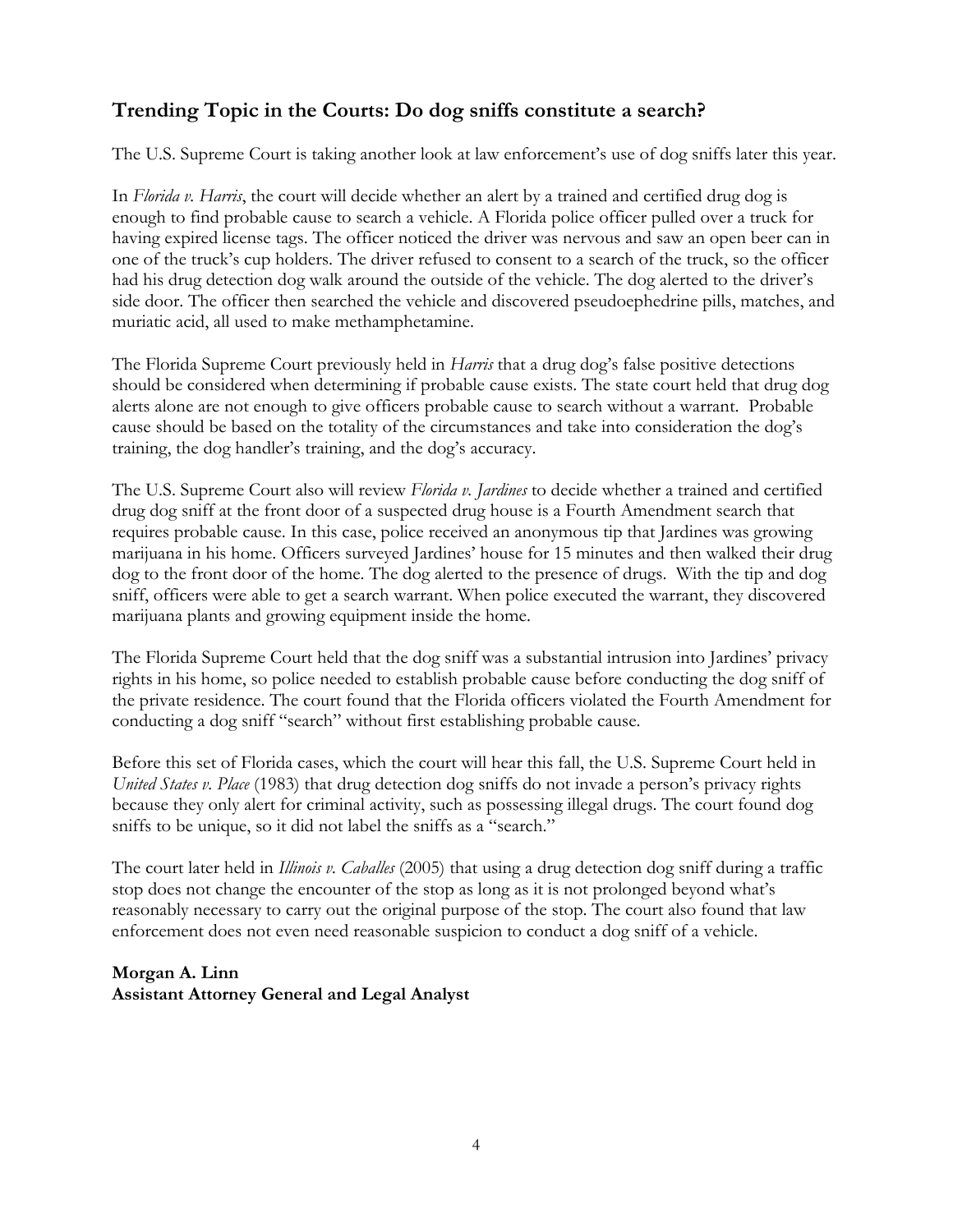## **Key Cases**

## **Messerschmidt v. Millender — U.S. Supreme Court, Feb. 22, 2012**

**Question**: If a court finds your search warrant overbroad, are you open to civil liability?

**Quick answer**: Probably not. If you acted with a reasonable belief of probable cause, you should be entitled to qualified immunity.

**Facts**: Jerry Bowen, a known member of a gang, assaulted his girlfriend, Shelly Kelly, with a sawedoff shotgun for calling the police on him. Kelly reported the assault, and Detective Curt Messerschmidt met with her to discuss the crime. The detective investigated the girlfriend's statement and learned that Bowen was involved in two gangs. He previously had been convicted of several violent firearms offenses, and at the time he was living in Augusta Millender's home.

The detective drafted a warrant to search Millender's house, including for "any firearms capable of firing ammunition," "all caliber of ammunition," and "evidence showing street gang membership." The warrant application included two affidavits: one explained the detective's experience and training in gang-related crimes and the other explained Bowen's attack on his girlfriend and why there was probable cause to search the home. The detective's supervisor and a deputy prosecutor reviewed the warrant application before a magistrate issued the warrant.

Police recovered Millender's shotgun, a California Social Services letter addressed to Bowen, and a box of .45-caliber ammunition. As a result of the search, the Millenders filed a civil suit claiming the search violated the Fourth Amendment because the warrant was overbroad in allowing a search for all firearms, ammunition, and gang-related evidence.

**Why the case is important**: The Supreme Court held that the officers were entitled to qualified immunity because they had objective "good faith" that probable cause existed to search. Proof of the officers' reasonableness was, first, that a neutral magistrate issued the warrant for the search. Second, a supervisor and deputy district attorney also reviewed and approved the warrant application.

More specifically, when considering Bowen's gun assault on his girlfriend, his possession of an illegal gun, and his gang affiliation, officers may have believed probable cause existed to search the home for firearms and ammunition. Also, it was not objectively unreasonable for them to seize gangrelated evidence because it may have been relevant to the crime, to Bowen's control over the home, and to his connection to the evidence found there. The police officers received qualified immunity because they took every step reasonably expected.

**Keep in mind**: When getting a warrant, be as specific as possible in describing (1) the place to be searched, (2) the contents you want to seize, and (3) what evidence you believe shows probable cause for the search. But even if the warrant is later found invalid, you may be entitled to qualified immunity as long as no "reasonable officer" would find the warrant to be completely lacking in probable cause. To be sure, you should have a supervising officer and/or a prosecutor review your application to show your good faith in trying to follow the law.

Click [here](http://www.supremecourt.gov/opinions/11pdf/10-704.pdf) to read the entire opinion.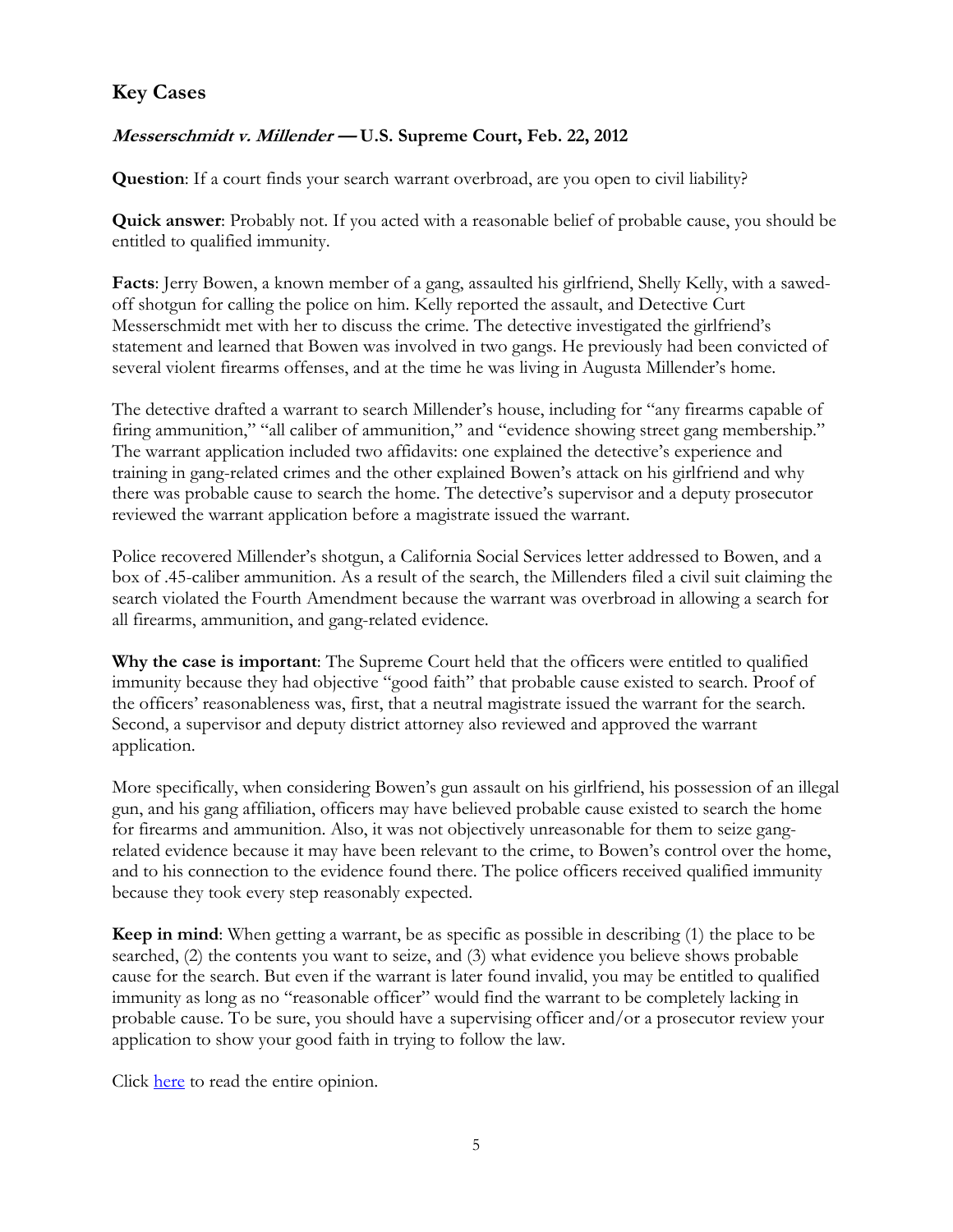## **United States v. Jones — Sixth Circuit Court of Appeals, March 7, 2012**

**Question**: Is approaching a suspect on the street considered a Fourth Amendment "seizure" that requires reasonable suspicion?

**Quick answer**: Not exactly. A "seizure" does not happen until the suspect voluntarily stops or is physically restrained.

**Facts**: While patrolling an area known for drug trafficking and violent crimes, a police officer watched two men standing on the street making what looked like a hand-to-hand transaction. The officer thought the men were exchanging drugs for cash, so he left his police car to approach them. As he got close, one of the men, James Jones, began to sprint away from the scene. The officer chased Jones, yelling at him several times to stop. Jones never stopped, and during the chase, he dropped a brown paper bag and other unknown items. The officer finally caught up to Jones, pushed him to the ground, and handcuffed him. The officer noticed Jones' pants and belt were unfastened. Two other police officers arrived to assist, and one officer retraced Jones' path to find the items he dropped during the chase. He found an ammunition holder with 25 rounds, an ammunition pouch, a holster, a loaded .38-caliber handgun, and a brown paper bag containing an open beer. Police read Jones his *Miranda* rights, and he confessed to possessing the gun. He later tried to suppress the gun because he claimed there was no reasonable suspicion to detain him.

**Why the case is important**: The Sixth Circuit found that the officer had reasonable suspicion to detain Jones. Jones was not considered to be "seized" until police caught him and pushed him to the ground. A person is not "seized" under the Fourth Amendment during a police pursuit until the officer demands the suspect stop and the suspect actually stops. Until then, the suspect's actions may provide the reasonable suspicion needed to detain him. Here, an officer observed Jones make a hand-to-hand transaction in a high-crime area known for drug activity; Jones ran when he was approached; and Jones dropped a number of items during the chase. Each fact alone does not create reasonable suspicion, but from the totality of the circumstances, reasonable suspicion existed for the officer to detain Jones.

**Keep in mind**: Remember that a suspect is not considered "seized" until he has been physically restrained or has voluntarily submitted to your authority as an officer. So a suspect's actions may create the reasonable suspicion needed to legally detain him under the Fourth Amendment. That's why it is so important to pay attention to what the suspect does when you approach. His actions may even establish probable cause for an arrest and be used against him in a later trial.

Click [here](http://www.ca6.uscourts.gov/opinions.pdf/12a0071p-06.pdf) to read the entire opinion.

### **United States v. Evers Sr. — Sixth Circuit Court of Appeals, Feb. 10, 2012**

**Question**: While executing a search warrant, can you seize items that are not specifically mentioned in the warrant?

**Quick answer**: Yes. As long as the items are reasonably related to the crime you are investigating, you can seize the unmentioned items.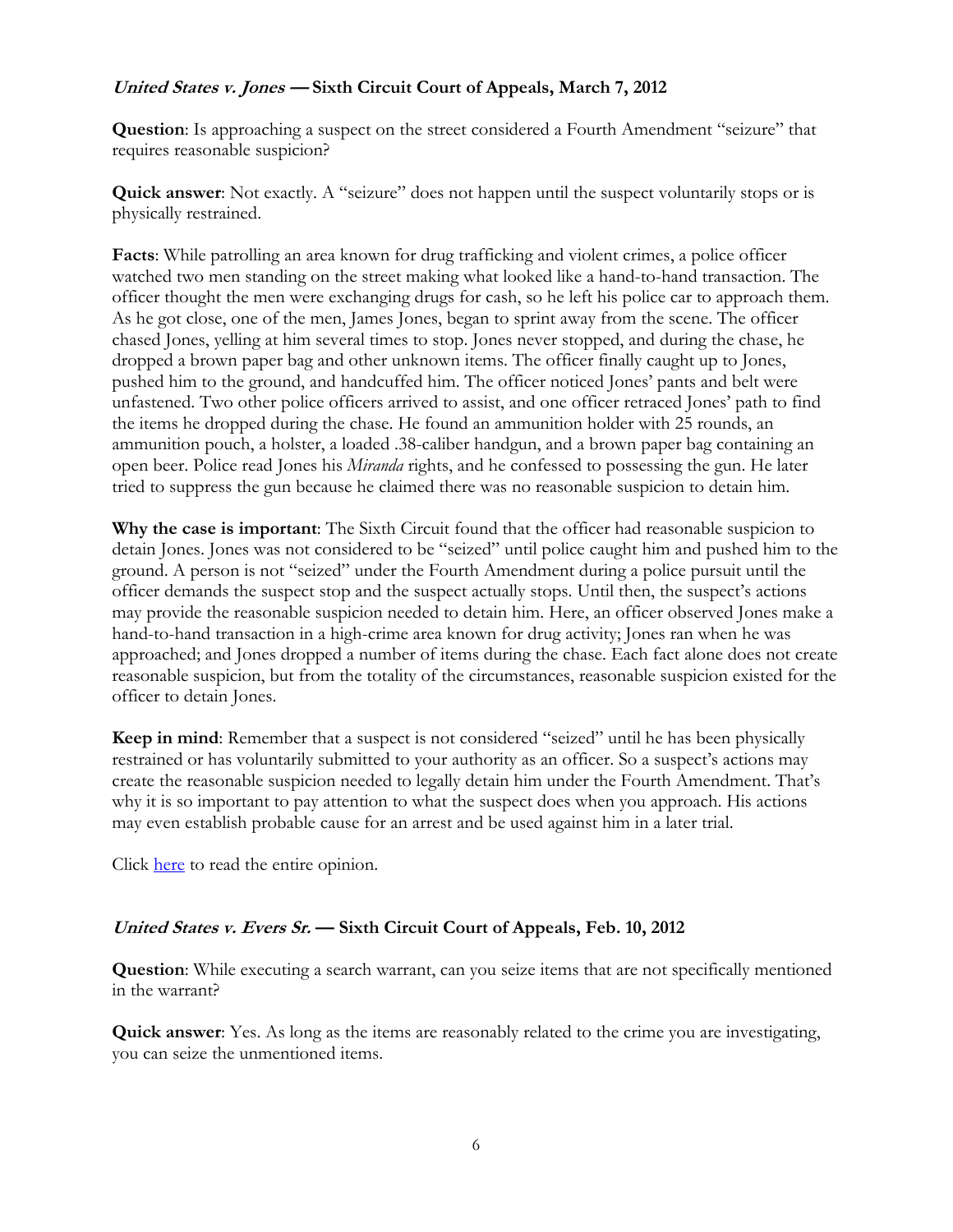Facts: Ovell Evers Jr. ("Junior") learned from his niece M.E. that his father, Evers Sr. ("Evers"), had sexually assaulted M.E. twice, taken pictures of her body, and saved the pictures on his computer. Junior searched the computer and found a sexually suggestive video of M.E. He called police. Officers then obtained a search warrant for the elder Evers' home to seize "a digital camera, photos, personal computer, and computer accessories" that may contain evidence of the crimes. They took two computers from Evers' bedroom, and a quick search showed that images had been deleted before the police search. When officers later had a forensic agent search the computers, they found 40 sexually explicit images of M.E. in her underwear. Evers filed a motion to suppress the photos because searching the computer hard drives exceeded the scope of the warrant, which failed to describe the computers "with particularity."

**Why the case is important**: The Sixth Circuit denied suppression because the search of Evers' hard drive did not exceed the warrant's scope. A second warrant was not needed because even though Evers' hard drive was not specifically listed, it reasonably related to his alleged crimes. The court also found that the warrant sufficiently described Evers' computers. *Computer equipment and other digital media are unique because they can have many "hiding places" to keep information.* So a warrant for these items not only allows peace officers to seize the physical device, but also to access their contents.

**Keep in mind**: Be as specific as the circumstances reasonably allow when drafting your search warrant application so you satisfy the warrant's "particularity" requirement. However, it may be difficult to particularly describe evidence from computers or other digital media. You can still seize these and other items unmentioned in the search warrant, but only if they reasonably relate to the crime you are investigating. Otherwise, a court may suppress the evidence.

Click [here](http://www.ca6.uscourts.gov/opinions.pdf/12a0042p-06.pdf) to read the entire opinion.

### **United States v. Cavazos — Fifth Circuit Court of Appeals, Jan. 19, 2012**

**Question**: Does a law enforcement interview held in a suspect's home automatically mean the person cannot be "in police custody" under the Fifth Amendment?

**Quick answer**: No, if the facts and circumstances show that the person would not have felt free to end the interview, he can be considered to be "in police custody."

**Facts**: Federal agents executed a search warrant on Michael Cavazos' home between 5:30 and 6 a.m. because they suspected he was sending sexually explicit text messages to a minor. Agents cuffed Cavazos as soon as he got out of bed and placed him in the kitchen apart from his family. Once the house was secure, the agents moved Cavazos into a bedroom, removed the cuffs, and told him they were going to conduct a "noncustodial" interview during which he was free to eat or go to the bathroom. They did not tell Cavazos that he was free to end the interview, nor did they read him his *Miranda* rights. Also, when Cavazos went to the restroom and to the kitchen, agents followed and monitored him closely. The agents also listened in on Cavazos' phone call with his brother. After an hour of questioning, Cavazos admitted to "sexting" with a minor female. The agents had him start a written confession but arrested him after five minutes and gave him his *Miranda* warning.

**Why the case is important**: The Fifth Circuit held that Cavazos was "in custody" under *Miranda* because no reasonable person in Cavazos' position would have felt free to stop the interview. The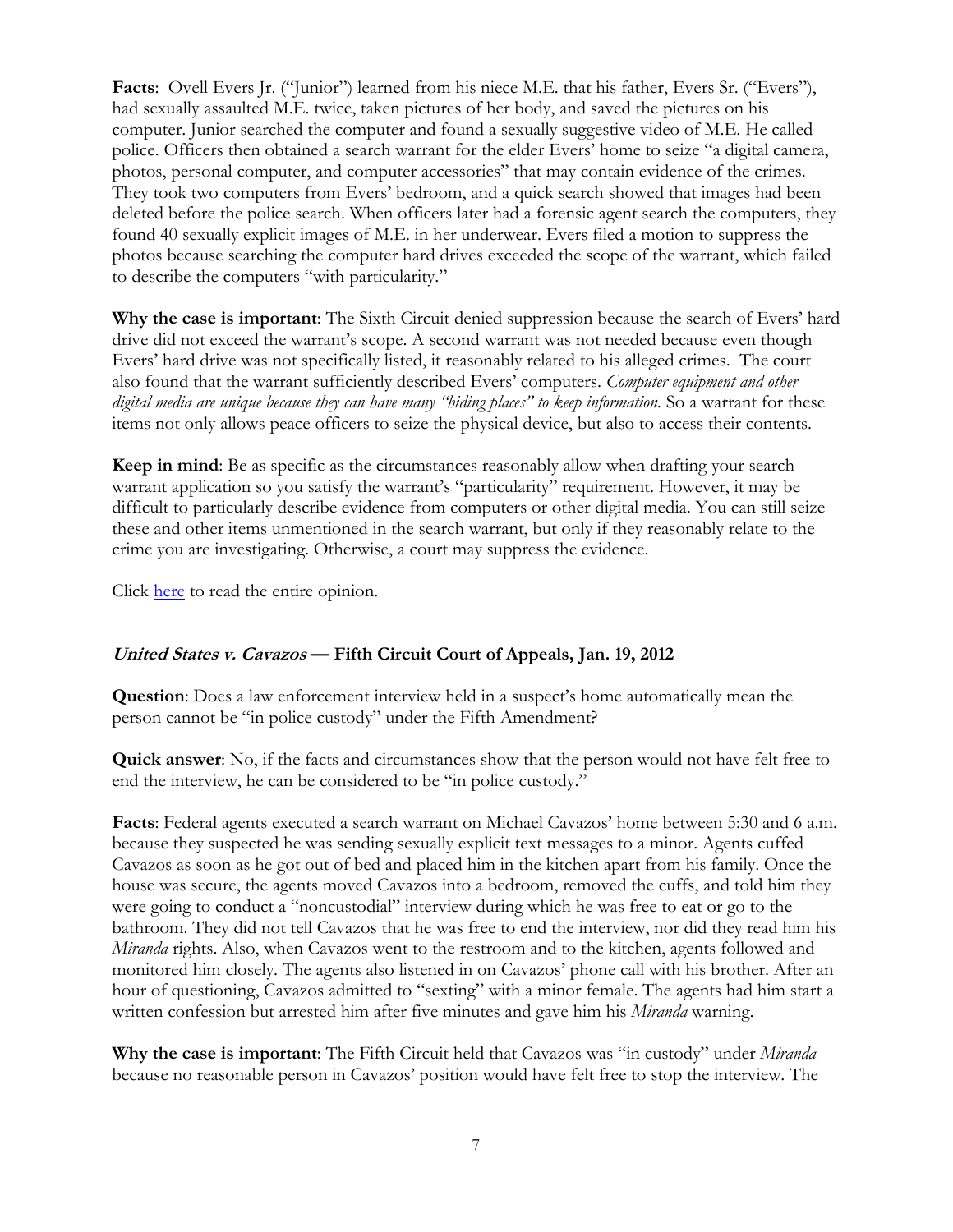court explained that deciding whether a person is in custody depends on the totality of the circumstances. Even though Cavazos was in his own home and agents told him it was a "noncustodial interview," other facts outweighed that possibility: Fourteen law enforcement officers entered the home without Cavazos' consent. They briefly handcuffed him, followed him around his home, and listened in on his phone call. The agents never told Cavazos that he could stop the interview. All of these facts show that the agents were exerting control over Cavazos to the extent that he would not have felt free to stop the questioning.

**Keep in mind**: Any time you want to interview a potential suspect in his own home, it may be good practice to inform him that he can stop the interview at any time or just inform him of his *Miranda*  rights. If your true intent is to keep the interview "noncustodial," then think about what factors might make the person feel that he is not free to end the interview, such as officer presence, freedom to move about the home, and the use of handcuffs. Remedy any of these factors if they might suggest officer coercion or the person's statements will be thrown out in court as a Fifth Amendment violation.

Click [here](http://www.ca5.uscourts.gov/opinions/pub/11/11-50094-CR0.wpd.pdf) to read the entire opinion.

#### **State v. Dunn — Ohio Supreme Court, March 15, 2012**

**Question**: Can a peace officer perform a search without any suspicion of criminal wrongdoing?

**Quick answer**: Yes, but only under the community-caretaking/emergency-aid exception to the warrant requirement.

**Facts**: A police officer received a dispatch call that a man driving a tow truck had planned to kill himself with a gun once he reached a specific address. The officer quickly located the tow truck and followed it until another officer arrived to help him. They pulled the truck over. The driver, Richard Dunn, got out of the truck with his hands up, holding a cell phone. The officers handcuffed Dunn and patted him down for safety, only finding a small pocket knife.

One officer walked Dunn over to the police cruiser when Dunn told him, "It's in the glove box." He asked Dunn if he was talking about a gun, and Dunn said yes. The other officer looked in the tow truck's glove compartment and found the loaded gun. They talked to Dunn about committing suicide and then drove him to the hospital to be admitted. Dunn was later charged with the improper handling of a firearm in a motor vehicle. He filed a motion to suppress all the evidence based on Fourth and Fifth Amendment violations.

**Why the case is important**: The Ohio Supreme Court held that stopping Dunn based on the police dispatch call did not violate the Fourth Amendment. The court held that police action is reasonable so long as the circumstances justify the action. Here, even though Dunn had not committed any traffic violation, officers had reason to believe he was armed and suicidal. The stop and the recovery of the gun were reasonable under the community-caretaking/emergency-aid exception to the Fourth Amendment's warrant requirement. This warrant exception allows peace officers to stop a person in order to give aid if the officers reasonably believe there is an immediate need for their assistance to protect life or prevent serious injury. Also, the court found that the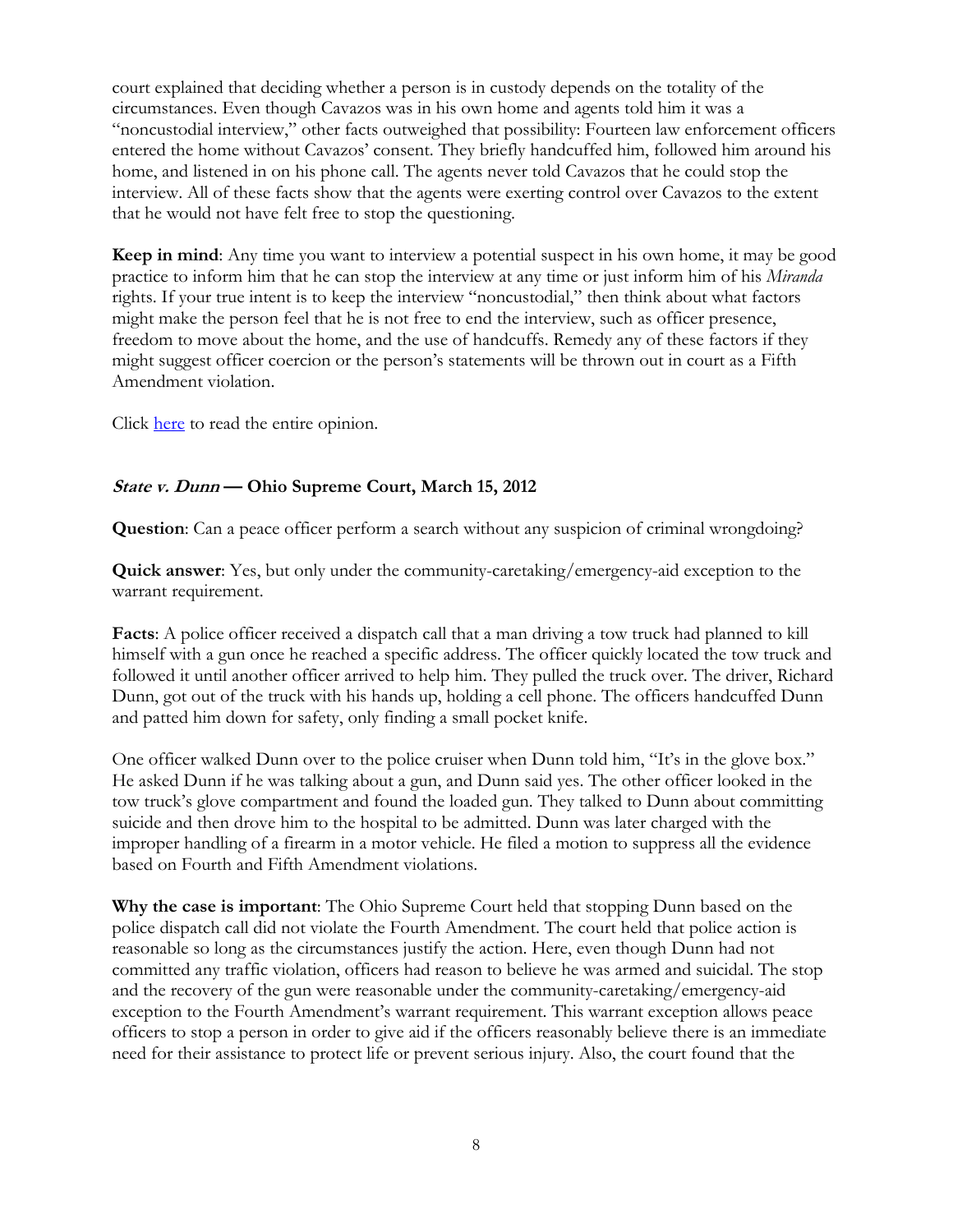officers did not commit a Fifth Amendment *Miranda* violation because Dunn was not being interrogated. He volunteered his statement about the gun.

**Keep in mind**: The community-caretaker/emergency-aid exception can be tricky. Here, the officers clearly stopped Dunn for a community-caretaker function because they were concerned about a possible suicide. They had no ulterior motive that could be linked to a criminal prosecution. If you make a stop or a search under this exception, you will need to be able to clearly state why you thought a person needed your care or emergency aid.

Click [here](http://www.supremecourtofohio.gov/rod/docs/pdf/0/2012/2012-ohio-1008.pdf) to read the entire opinion.

#### **State v. Beaver — Eleventh District Court of Appeals (Ashtabula, Geauga, Lake, Portage, and Trumbull counties), March 5, 2012**

**Question**: Will a witness' show-up identification be suppressed if a court finds that law enforcement's procedures for the identification were suggestive?

**Quick answer**: Maybe not. If, based on the totality of the circumstances, the identification was otherwise reliable, a court might not suppress the identification as unduly suggestive.

**Facts**: Minutes after 12-year-old N.S. got home from school, he heard a loud banging on the back door of his house. He looked out to see two young black men standing outside the door, with a third person waiting on the street in an older-model metallic red car. The men were wearing hooded sweatshirts in red, green, and blue. N.S. opened the door a crack, and all three men eventually entered the home. N.S. told them, "Take what you want, just don't kill me." They took two video game systems, storage racks of video games, and a large flat-screen TV. The men wrapped the items in a green blanket. Before they left, they told N.S. to lie on the floor. At that point, N.S. got a better look at the man in the green hoodie, Omearo Beaver. Beaver's hoodie had a New York Jets emblem on it, and his pants had green striping. As soon as N.S. heard the men pull off, he called 911.

A detective heard the dispatcher announce the crime over the radio, and he drove to a nearby apartment complex that he knew to have a lot of crime. He watched a red metallic car pull into the lot. Two younger black men in red and green hoodies got out of the car and opened the trunk. The detective got out of his car, drew his weapon, and told the men to get down. Two more officers arrived shortly after, and once the scene was secure, the detective looked into the opened car trunk. He saw two video game systems, several video games, and a green blanket. As one of the other officers patted down Beaver, he felt large bulges in his jacket and pants pockets. The officer found jewelry, wires for a game system, a watch box, watches, and N.S.'s mother's driver's license.

Thirty to 40 minutes after N.S. called 911, police arrived at his house with two suspects and asked him if he could identify them. Looking at the suspects from a window of his home, N.S. identified them as two of the three intruders. Beaver filed a motion to suppress the show-up identification because it was overly suggestive and unreliable.

**Why the case is important**: The court of appeals held that the show-up identification was not overly suggestive and unreliable even though there were some differences in N.S.'s testimony from pretrial to trial. For example, N.S. testified at trial that the police told him they had "possible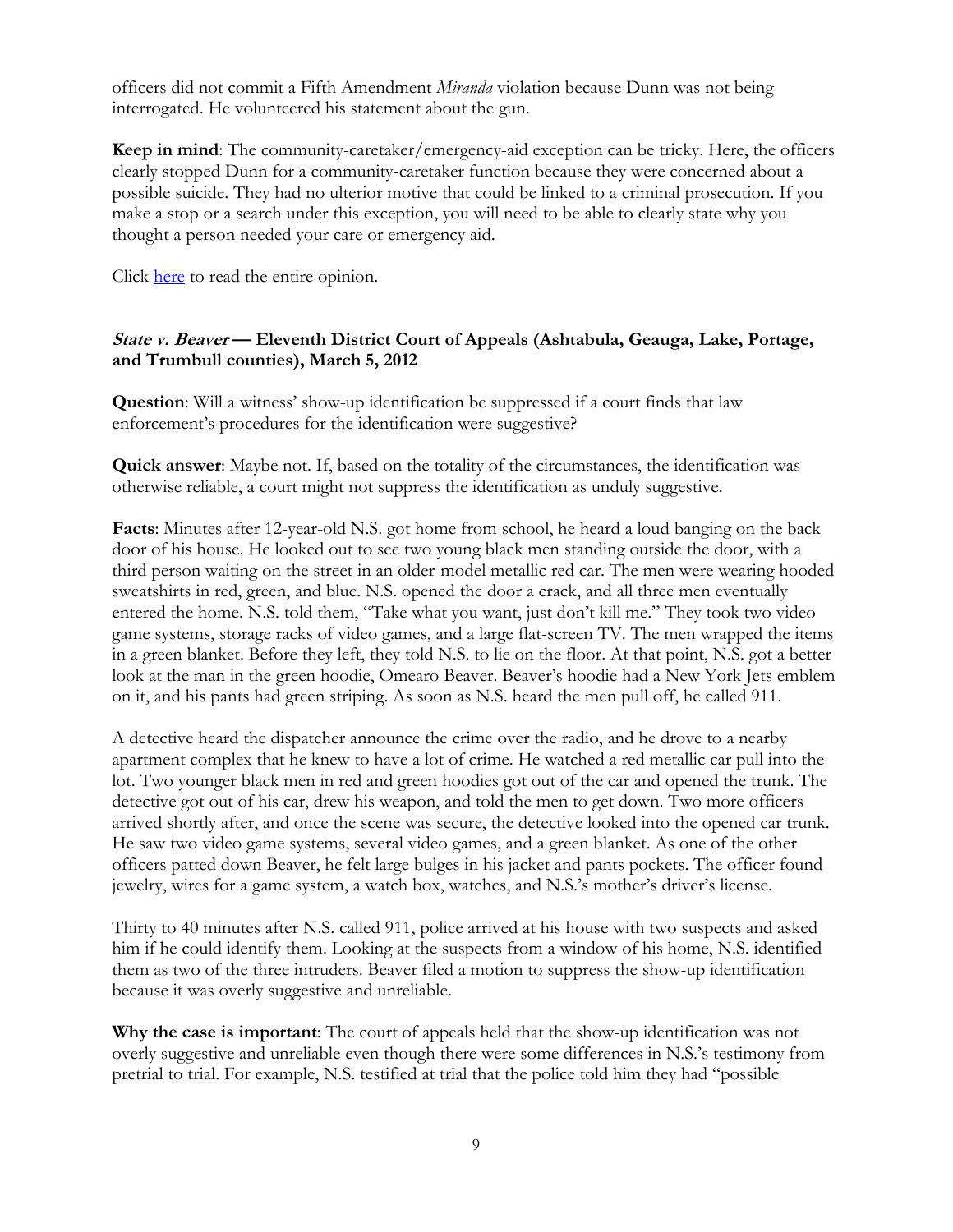suspects" for him to identify, but at the pretrial hearing, he explained that the officers told him they found "the suspects" and were bringing them back for identification. Still, the court looked at the totality of the circumstances and found that, even if the show-up ID was suggestive, N.S.'s identification was reliable because of the specific description he gave to the dispatcher and because of the short time between the crime and the later identification. Plus, any suggestiveness of the show-up ID was harmless because officers found all of the stolen items in Beaver's possession, including N.S.'s mother's license.

**Keep in mind**: Show-up identifications are a helpful option for law enforcement to find a suspect, but they can easily become suggestive. So even in the heat of the moment, make sure to be as objective as possible when speaking to a witness about making an identification. Also, try to corroborate as many details from the victim or witness statement as you can. Corroborating the victim's version of the crime will help keep the show-up ID from being suppressed even if a court finds your procedure was suggestive.

Click [here](http://www.supremecourtofohio.gov/rod/docs/pdf/11/2012/2012-ohio-871.pdf) to read the entire opinion.

### **State v. Alihassan — Tenth District Court of Appeals (Franklin County), March 1, 2012**

**Question**: Does the plain view warrant exception allow peace officers warrantless entry into a home?

**Quick answer**: No. Unlike the other warrant exceptions, the plain view doctrine will not justify your warrantless entry into a home.

**Facts**: A police officer stopped a car about 11 p.m. for a traffic violation. When he approached the driver, Adam Alihassan, he noticed a bag of marijuana by Alihassan's foot and arrested him. Alihassan's dog was inside the car at that time, so the officer, along with another police officer, walked Alihassan to his nearby apartment to drop off his dog. Alihassan unlocked his apartment door and opened it just enough to let his dog inside. The officer peered into the apartment, noticing a small amount of marijuana and marijuana grinder sitting on a table. So, as Alihassan began to shut the apartment door, the officer stuck his foot in the doorway, explaining that he had seen drugs inside. He and the other officer entered the apartment. They handcuffed Alihassan and performed a protective sweep, during which they discovered more drugs. The officer asked Alihassan for consent to search the rest of the apartment. He asked if he could make a phone call, and minutes later, signed a consent form allowing the officers to search. They found more drugs in the apartment. Alihassan filed a motion to suppress all of the found drugs based on the officers' warrantless entry into the home, unjustified protective sweep, and Alihassan's invalid consent.

**Why the case is important**: The court of appeals held that the evidence should be suppressed because the officers' entry and protective sweep were unlawful, Alihassan's consent was invalid, and the drug evidence would not have been inevitably discovered during a lawful investigation.

First, the court explained that the plain view warrant exception did not apply to these facts because, although the officer was lawfully present outside of Alihassan's apartment and the criminality of the marijuana and grinder were apparent, he did not have a right to access the objects because he was not granted access inside. The plain view exception does not "cross the threshold" of the doorway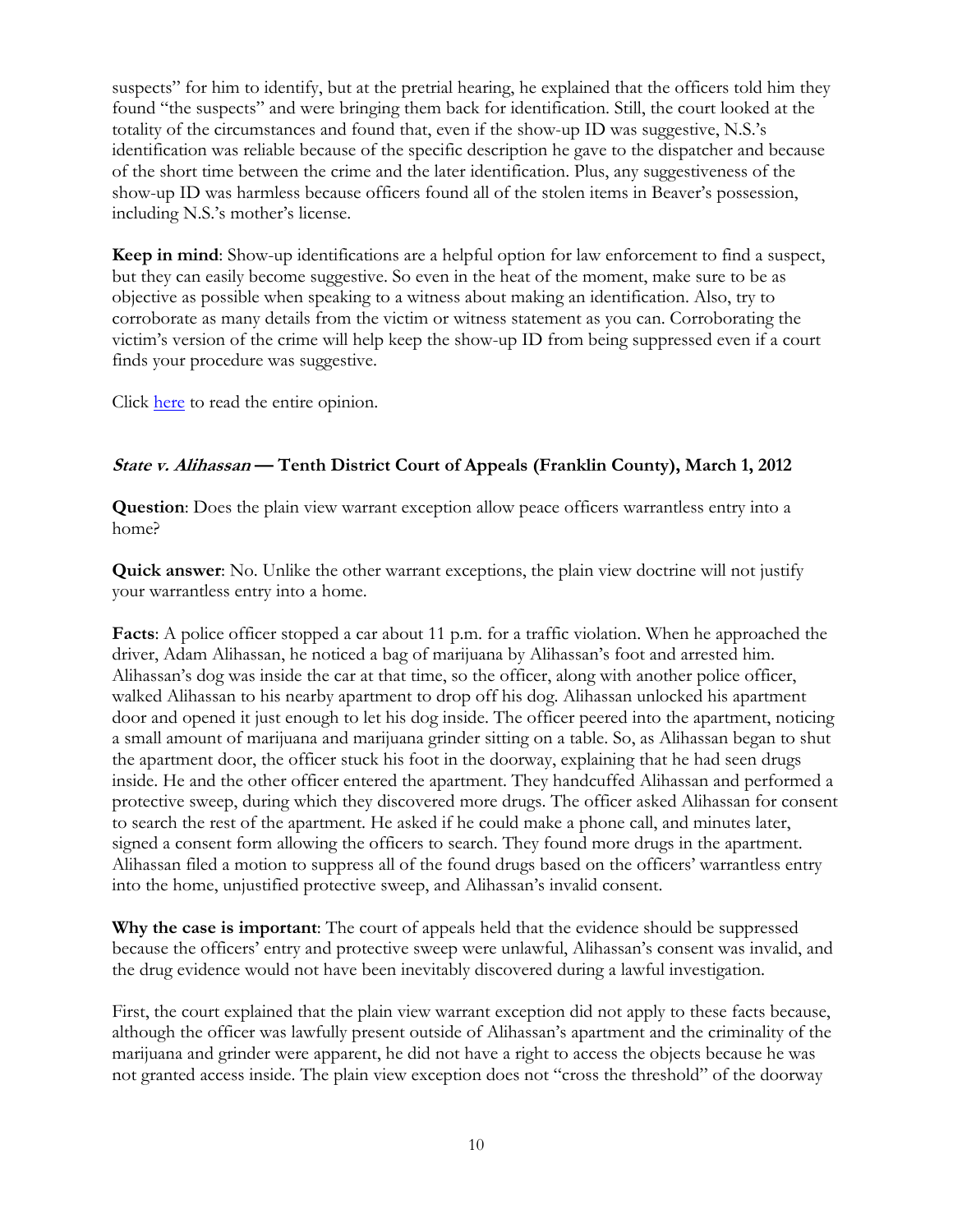into a person's home. The officer's observation of the marijuana and grinder gave him probable cause, but it did not allow for warrantless entry into the home. Plus, there were no clearly exigent circumstances that prevented the officers from getting a warrant.

The court also found that Alihassan's consent does not prevent suppression. Officers asked for his consent after two Fourth Amendment violations. Even though Alihassan finally gave consent, not enough time had passed between the violations and the consent. Alihassan's initial action in only opening his apartment door halfway showed that he did not consent to the officers entering his apartment. Also, the inevitable discovery rule did not prevent the evidence from being suppressed. The rule implies that officers would have eventually found the contested evidence, but it must be through a lawful investigation. The officers were not lawfully present in Alihassan's apartment when they found the drugs because they entered without a warrant or some other warrant exception.

**Keep in mind**: You can't intrude in a person's home just because you have a plain view of something illegal. Both Ohio and federal courts have drawn a hard line on a peace officer's warrantless entry into a home: It is presumed unreasonable unless a warrant exception applies. So, if you see something illegal in plain view, you should get a warrant for the search. But remember, this rule doesn't change the "exigent circumstances" rule. In this case, for example, if the officers had seen contraband in the house and people (who could flush the contraband down the toilet while they were getting a warrant), they may have been able to do a warrantless entry.

Click [here](http://www.supremecourtofohio.gov/rod/docs/pdf/10/2012/2012-ohio-825.pdf) to read the entire opinion.

### **State v. Troutman — Third District Court of Appeals (Allen, Auglaize, Crawford, Defiance, Hancock, Hardin, Henry, Logan, Marion, Mercer, Paulding, Putnam, Seneca, Shelby, Union, Van Wert, and Wyandot counties), Feb. 6, 2012**

**Question**: If a peace officer develops reasonable suspicion of criminal activity during a routine traffic stop, could the length of the detention violate the Fourth Amendment?

**Quick Answer**: Yes. If you are not diligently investigating either the traffic stop or your suspicion of criminal activity, a court might throw out the incriminating evidence found during a prolonged stop.

**Facts**: While on patrol about 1 a.m., an Ohio State Highway Patrol trooper watched a car drive left of center. She turned on her cruiser camera and pulled the car over. When she approached the driver, Torrece Troutman, she asked if he had anything illegal in the car. He said he did not, adding, "Not every black man carries drugs and guns." The trooper noticed that Troutman's eyes were bloodshot, so she asked him to step out of the car. She patted him down for weapons and noticed a big bulge in his pocket, which was \$3,000 in cash. The trooper conducted a horizontal gaze nystagmus test for alcohol and another nystagmus test for marijuana. Neither showed that Troutman was impaired. The trooper placed Troutman in the back of her cruiser while she checked his driver's license and requested a canine unit to the scene. Troutman's license was valid, but he had a previous drug conviction.

While waiting for the drug dog to arrive, the trooper continuously asked Troutman if he had anything illegal in his car. Each time he responded that he did not, and he temporarily gave the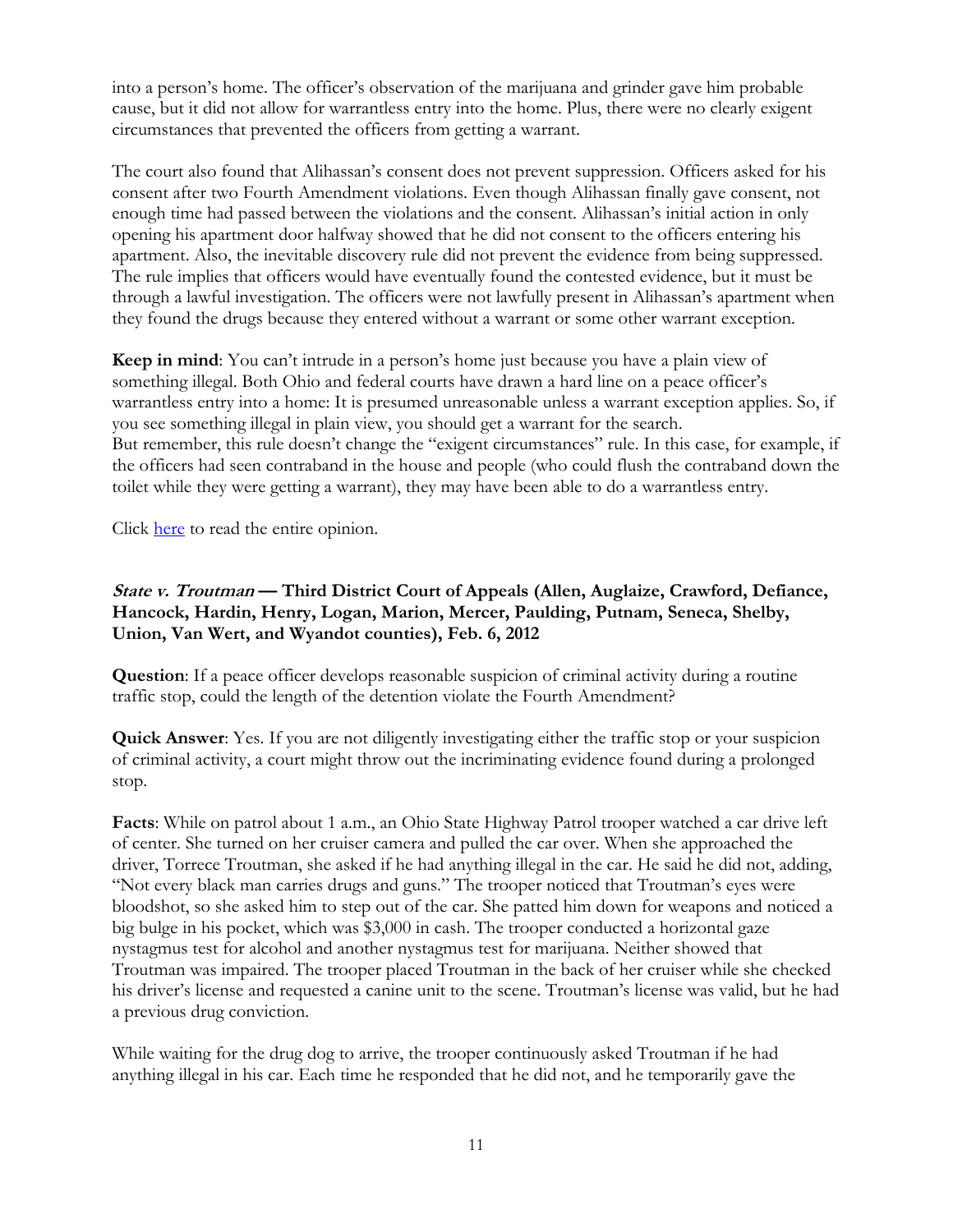trooper permission to search. But instead of conducting a search or writing Troutman a traffic ticket, she waited for the canine unit to arrive. Twenty minutes into the stop and eight minutes after Troutman revoked his consent to search, the canine unit arrived. The drug dog alerted to drugs in the car, and during a search, officers found cocaine. They also found pills in the back of the police car, on the seat behind Troutman. Troutman was arrested for cocaine and drug possession. He filed a motion to suppress the drugs based on the purpose and length of the stop.

**Why the case is important**: The court of appeals held that, although the trooper had probable cause to stop Troutman's car for a traffic violation, the stop violated the Fourth Amendment when it became longer than what's considered reasonably necessary to complete the stop. A reasonable amount of time for a traffic stop includes running a computer check on a driver's license, registration, vehicle plates, and even walking a drug dog around the driver's car. The reasonableness of the stop depends on the totality of the circumstances and whether the officer acted diligently in conducting the stop. An officer also may continue the stop beyond its original purpose if there is additional suspicion that criminal activity may be occurring. Here, the trooper did not issue Troutman a ticket or search his car, even though he had granted consent. From these facts, the court found the trooper was not diligent in conducting her investigation for either the traffic violation or the drug activity.

**Keep in mind**: Every stop impacts the freedom and liberty of the person you're stopping, which means you should conduct your investigation quickly and efficiently. You should never cut corners with an investigation, but you need to be diligent. If a suspect gives you the opportunity to confirm or dispel your suspicion (such as when the driver in this case consented to a search) you should act on the opportunity in a reasonable manner so you won't delay the stop. And, if you still believe you need to wait for some other purpose (such as the arrival of a drug dog or backup), you should use that time to conduct the other business associated with the stop, such as writing out a traffic citation. The longer you delay the stop without good reason, the more likely any incriminating evidence you find will be suppressed.

Click [here](http://www.supremecourtofohio.gov/rod/docs/pdf/3/2012/2012-ohio-407.pdf) to read the entire opinion.

### **State v. Napier — Ninth District Court of Appeals (Lorain, Medina, Summit, and Wayne counties), Feb. 6, 2012**

**Question**: If a peace officer forgets to write down every fact from a traffic stop, should the evidence collected from the stop be suppressed?

**Quick answer**: It depends. Even with some details left out of your report, your statement may still be found credible and provide probable cause for the suspect's arrest.

**Facts**: About 8 p.m., a police sergeant watched a blue pickup truck run a stop sign. The truck stopped in the middle of the intersection and backed up to let the officer's cruiser through the fourway stop. The officer drove through the intersection, and in his rearview mirror he saw the blue pickup make a left turn. The turn was so wide that the truck almost ran over some mailboxes on the side of the road. The sergeant pulled his vehicle over to allow the truck to pass. He then pulled the truck over for the traffic violations. The driver, Bobby Napier, showed typical indications of alcohol use: strong odor of alcohol, glassy eyes, and slurred speech. Napier admitted that he drank two to